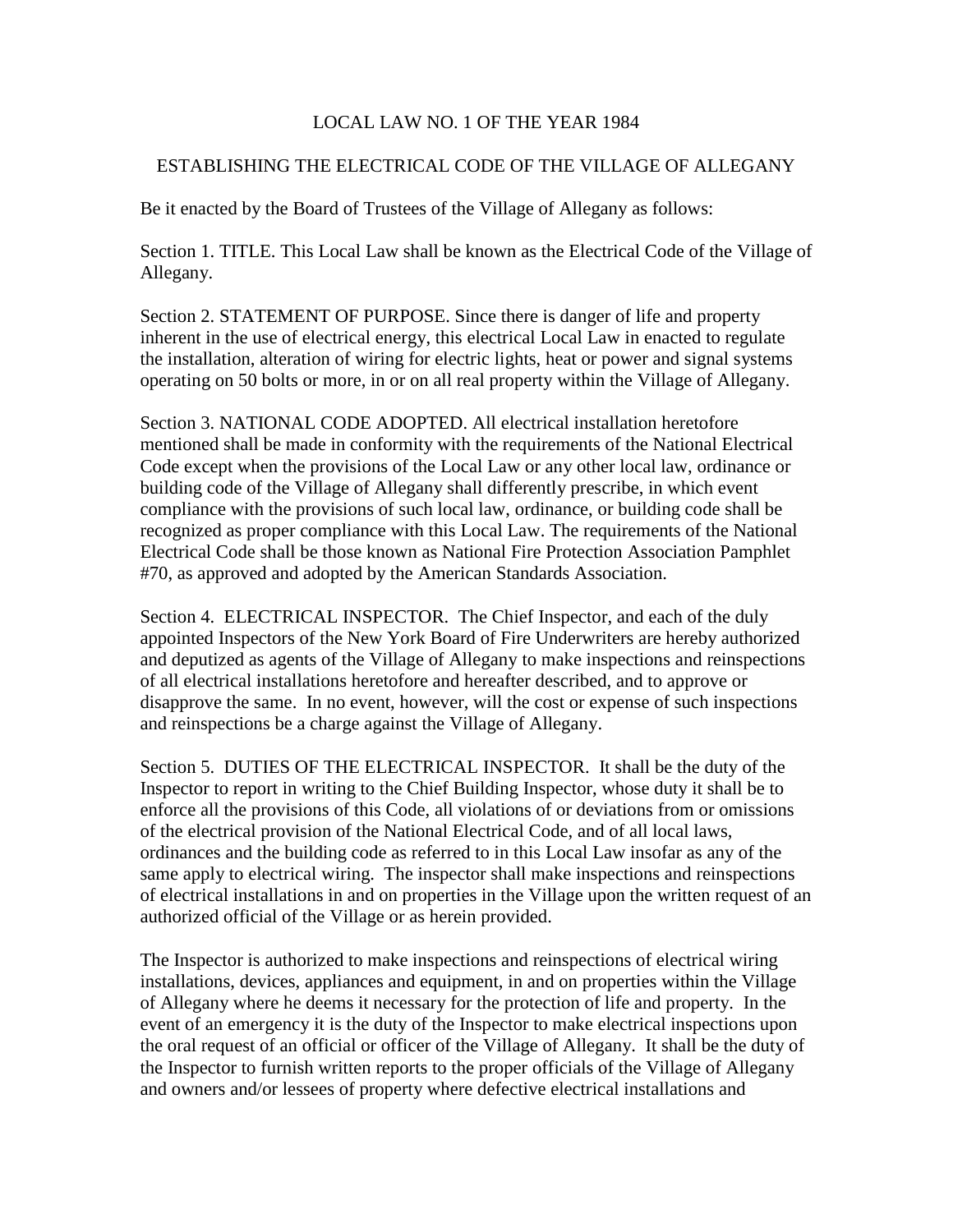equipment are found upon inspection. He shall authorize the issuing of a certificate of compliance with electrical installations and equipment are in conformity with this Local Law. He shall direct that a copy of the certificate of compliance be sent to the Village of Allegany to the attention of the Building Inspector.

Section 6. VIOLATIONS OF THE LOCAL LAW. It shall be a violation of the Local Law for any person, firm or corporation to install or cause to be installed, or to alter electrical wiring for light, heat or power in or on properties, in the Village of Allegany until an application for inspection has been filed with the New York Board of Fire Underwriters. It shall be a violation of this Local Law for a person, firm or corporation to connect or cause to be connected electrical wiring, in or on properties for light, heat or power, to any source of electrical energy supply, prior to the issuance of a temporary certificate, or a certificate of compliance, by the New York Board of Fire Underwriters.

Section 7. PENALTY FOR VIOLATIONS. Any person, firm or corporation who shall violate any of the provisions of this Local Law or any rule or regulation made pursuant thereto shall be guilty of disorderly conduct and shall be a disorderly person, and upon conviction thereof may be punished by a fine of not more than Two Hundred Fifty Dollars and each day on which such violation continues shall constitute a separate offense.

Section 8. LOCAL LAW NOT APPLICABLE IN CERTAIN CASES. The provisions of this Local Law shall not apply to the electrical installations in mines, ships, railway cars, automotive equipment, or the installations or equipment employed by a railway, electrical or communication utility in the exercise of its function as a utility, and located outdoors or in buildings used exclusively for that purpose. This Local Law shall not apply to any work involved in the manufacture, assembly, test or repair of electrical machinery, apparatus, materials and equipment by a person, firm or corporation engaged in electrical manufacturing as their principle business. It shall not apply to any building which is owned or leased in its entirety by the Government of the United States or the State of New York.

Section 9. NO WAIVER OR ASSUMPTION OF LIABILITY. This Local Law shall not be construed to relieve from or lessen the responsibility of any person owning, operating, controlling or installing any electrical wiring, devices, appliances, or equipment for loss of life or damage to person or property caused by any defect therein, nor shall the Village of Allegany or the New York Board of Fire Underwriters be deemed to have assumed any such liability by reason of any inspection made pursuant to this Local Law.

Section 10. SEPARABILITY CLAUSE. If any part or provision of this Local Law or the application thereof to any person or circumstance be adjudged invalid by any court of competent jurisdiction such judgment shall be confined in its operation to the part or provision or application directly involved in the controversy in which such judgment shall have been rendered and shall not affect or impair the validity of the remainder of this Local Law or the application thereof to other persons or circumstances and the Board of Trustees of the Village of Allegany hereby declares that it would have passed this